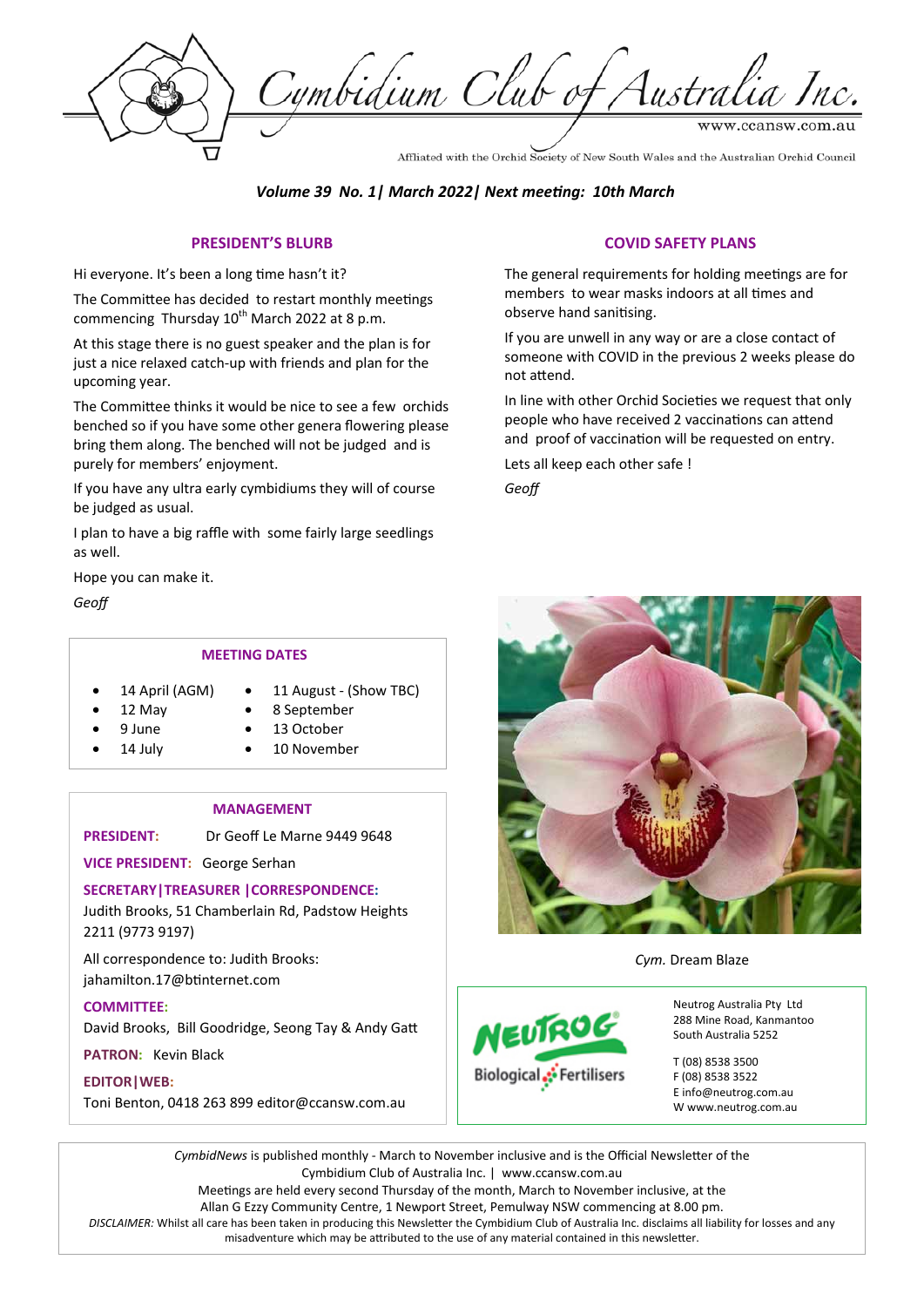# **PRIOR NOTICE FOR A CALL FOR CYMBIDIUM STEMS for 22nd AUSTRALIAN ORCHID COUNCIL CONFERENCE & SHOW IN BRISBANE**

The Orchid Society of NSW has requested if members would be interested in making available cymbidium stems for a display at the Show (see flyer below).

Boxed stems will be required to be delivered to the OSNSW General meeting, 7.30 pm at the Ermington Hall, The River Rd, Ermington on Monday 29th August. The only potted plant requested is one of the champions from the National Orchid Extravaganza, i.e. Standard, Intermediate or miniature, if the owner is happy to send to the show. Irene and Ian Chalmers will take the plants to Brisbane.